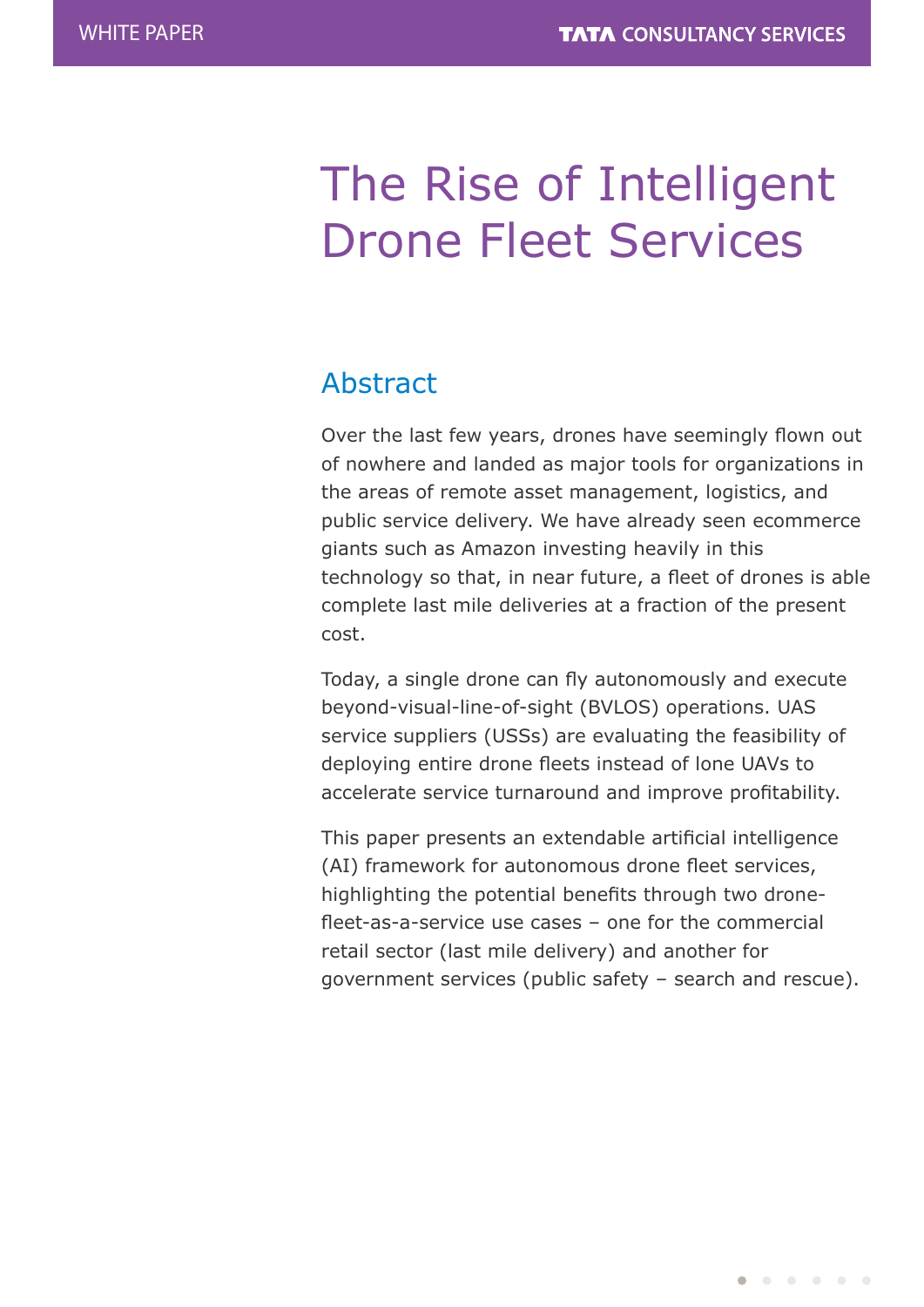### Democratizing Drone Services

Unmanned aerial vehicles (UAVs) are steadily making inroads into the commercial, consumer, and military sectors. With UAV service suppliers (USSs) gearing to meet the demand for cutting-edge logistics and safety solutions, the need for smart drones is driving semiconductor, connected devices, and UAV manufacturers to focus on developing technologies that support intelligent beyond visual line of sight (BVLOS) operations. We are already seeing a number of USSs integrating advanced UAV traffic management (UTM) solutions, such as features for flight monitoring and control, detect sense and avoid (DSAA), droneto drone communication, and exigency procedures, into their operational frameworks. The ultimate goal for these companies is to extend their offerings' capabilities, create drone fleets, and deliver drones-as-a-service (DaaS) to different businesses.

The challenge, however, continues to be the lack of a common extendable framework that incorporates deep learning and artificial intelligence (AI) training models, and computational algorithms to optimize and automate drone fleet services.

## Building an AI Framework for DaaS

The simulation test bed is set up in the hardware-in-loop (HIL) mode while equipping the drone platform with an AI-driven framework, like Google's TensorFlow, and computational algorithms are used for optimized path planning and distress  $detection - image-free/audio-help.$  The training set uploaded is based on the options selected from a services catalog provided by the USS. Once that is done, the AI program can create flight plans or deploy drones according to the instructions detailed in the service receipt.

Once implemented, the AI framework takes over autonomous operations – from flight planning and deployment to fleet control and monitoring – completely removing the need for manual intervention in these aspects. Traffic management and regulatory guidelines are inherently in line with the UAV traffic management guidelines.

# Use Case 1: Deploying Drone Fleets for Last Mile Delivery

Let us consider a retail industry scenario where last mile deliveries are completed through DaaS. A typical operational workflow for such a service would begin with processing the service requests followed by mission planning and monitoring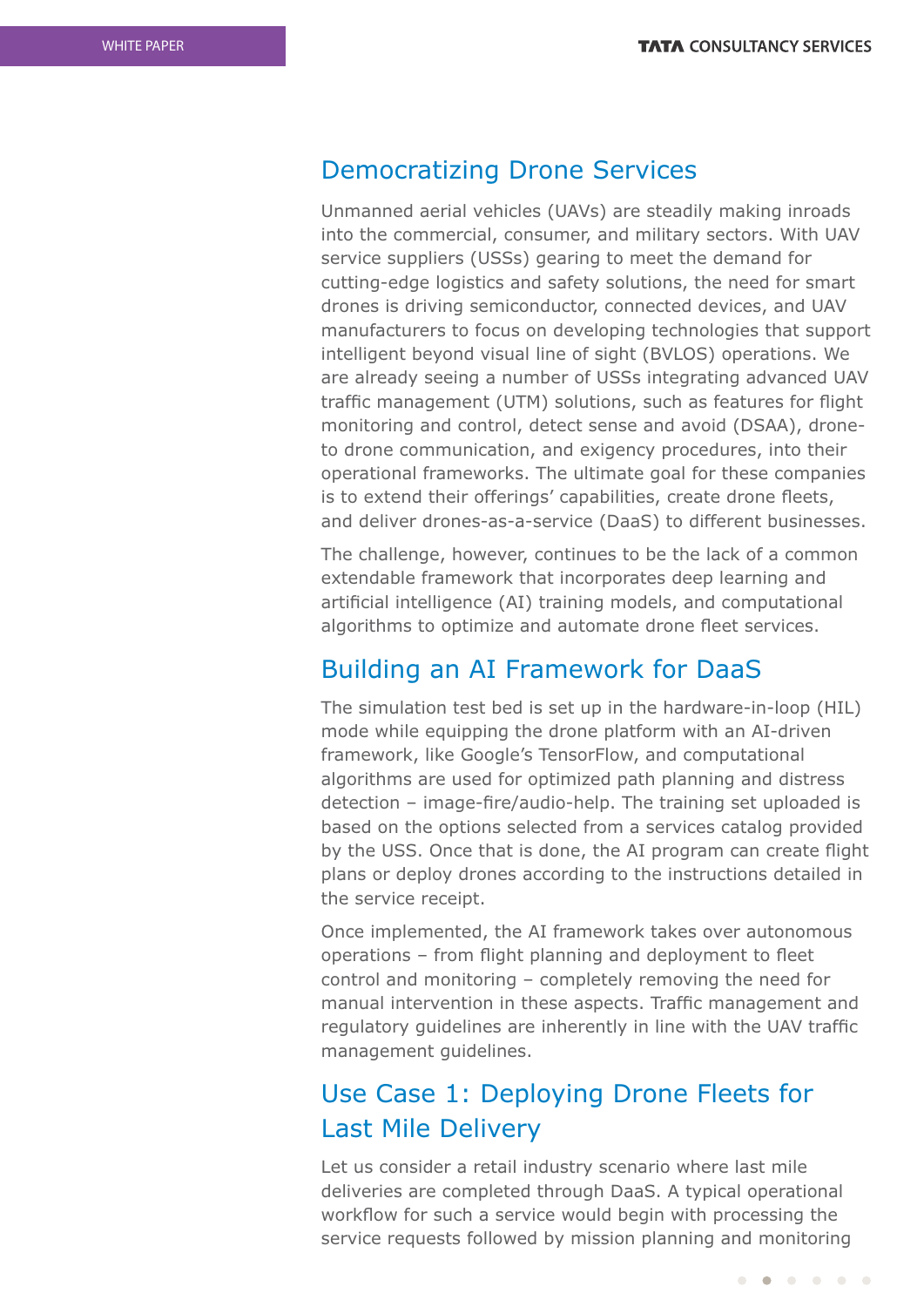during the course of a delivery run. This approach is feasible and only recommended for a single service task such as dropoffs or pick-ups. However, if the same workflow's scope is scaled up for completing multiple drops and picks as part of the service offering, the operational and execution costs are likely to increase significantly.

As an intermittent solution, an entire fleet of drones can offer better user experience with respect to delivery and pick-up services, although the high operational cost of planning such services would be an issue.

The proposed model leverages the USS' ground station and each drone's on-board AI framework to collectively execute intelligent fleet services. The typical operations would include:

- n Running flock fleet mission from current location to final drop zone
- **EX Computing last mile delivery for uploaded drop location**
- Optimizing drone fleet operations for completing multiple tasks (e.g., milk run)
- Marking areas of interest (perimeter) within last mile drop zones
- Autonomously executing drone services
- n Recalling drone fleet after completing last mile delivery

We believe that such an AI-backed drone fleet management framework will not only reduce the cost of operations for commercial segment services, but also assist in civil inspection, surveillance, and delivery tasks.



**Figure1: An AI framework for optimizing drone-based last mile delivery**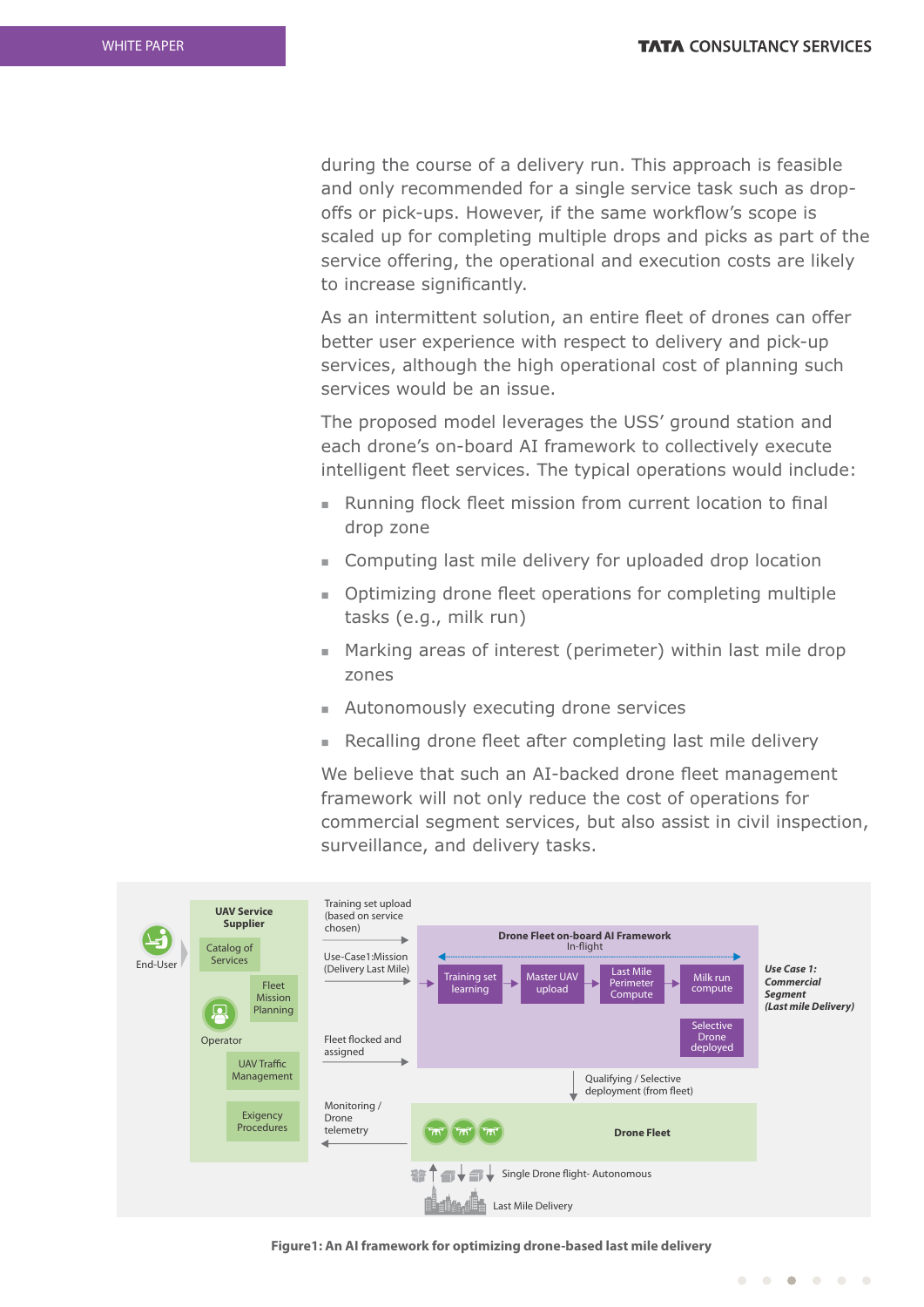# Use Case 2: Leveraging Drone Fleets for Search and Rescue Operations

Let us now consider the case of a search and rescue operation in the civil government sector. A typical approach would comprise a system for helping the drone navigate along with real-time video surveillance capabilities. In case the drone spots a person in distress, it signals stand-by emergency services personnel and directs them to the location. While this is the standard operating procedure, there is scope of improvement, especially for cases where the subject of a search operation needs immediate assistance.

This AI framework (see Figure 1) leverages in-flight training to quickly iterate or modify mission directives based on the situation at hand and deploys multi-purpose drones capable of:

- Dispensing a combination of emergency aids such as firstaid, phones for calling 911, water, among others
- Capturing and analyzing real-time audio and video
- $\blacksquare$  Selectively deploying drones for specific services from the entire fleet that:
- Respond to calls for help (audio) drones equipped with medical and 911 phones
- Respond to detected hazards such as fire (video)  $$ firefighting drones armed with water jets and capable of dispensing face masks for people on the ground



**Figure 1: Modular and extendable framework to support add-on services**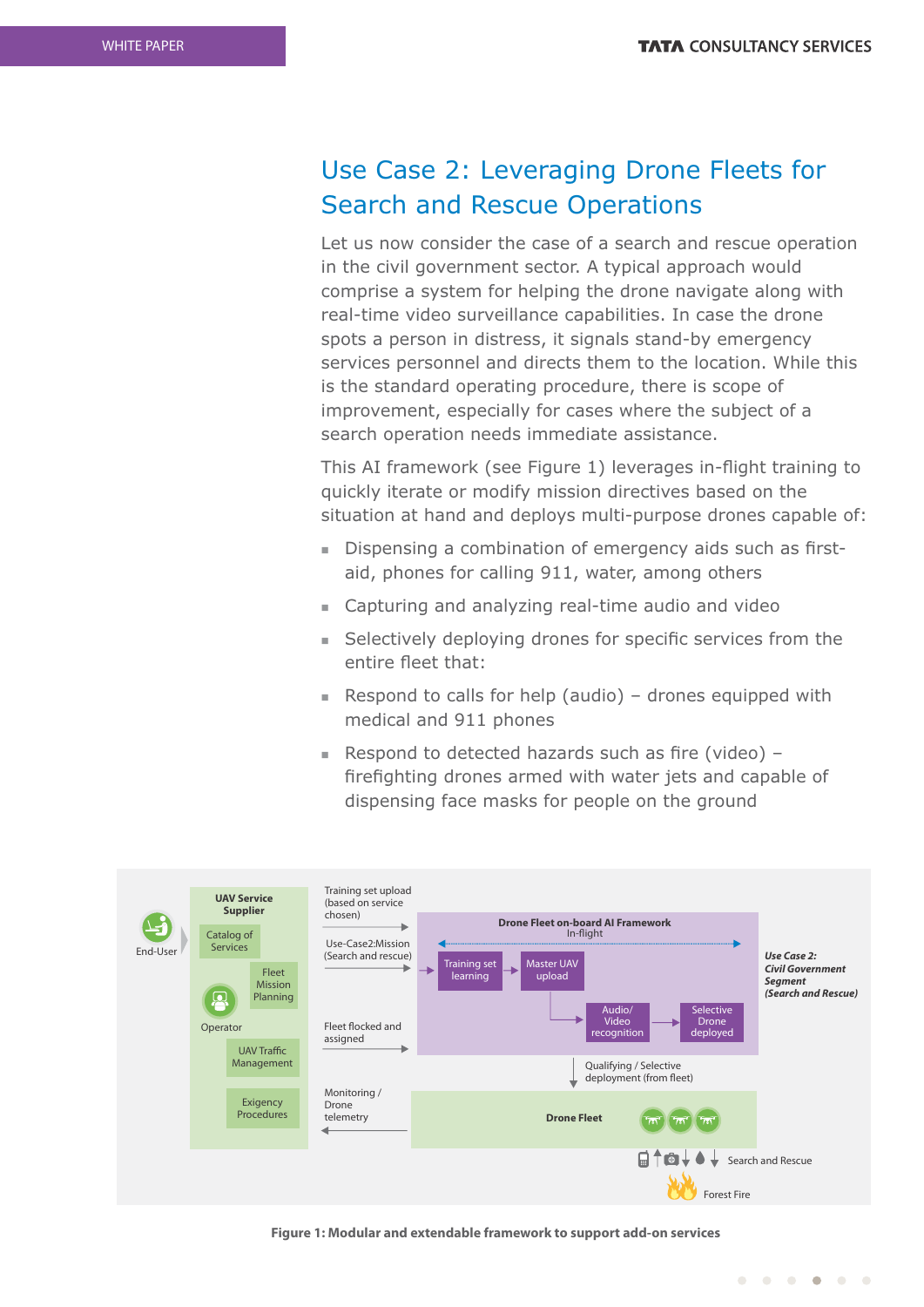

Primary drone (black) executes search mission. Other multi-service drone fleet on stand-by



On fire detection, Primary drone (black) autonomously directs other drone (red) to fire detect coordinates.

### **Figure 2: Detecting and responding to critical events**

The HIL simulation test bed needs to be setup for drone fleet search and rescue operations, as highlighted in Figure 2. In the earlier scenario, the AI framework is trained to detect fire during the mission. The drone camera (gimbal) is capable of capturing and transmitting surveillance video during search operations. Once the fire or a similar hazard is detected, the right drone for the job is deployed while the primary drone carries on with the search mission.

### A New Breed of Intelligent Drones

AI-enabled frameworks can be used by USS for providing DaaS to complete a wide variety of tasks in retail, manufacturing, healthcare, transportation, industrial, telecom, and civil operations. Between 2019 and 2020, we are likely to witness the US UAV traffic management and Europe's U-Space programs take off and open up the commercial market for drone services. $1,2$ 

While we have demonstrated the AI framework for two viable drone fleet services, the modularity and extensibility of the framework provides scope for supporting a wide range of intelligent fleet services. Once pre-trained AI engines become commercially available, the possibilities are truly endless. As a plug-and-play solution that delivers additional computing power, DaaS providers can hope to extend cost-effective, agile autonomous, drone-fleet services to an even wider audience in the form of autonomous taxi fleets and security systems to name just a few.

### References

- 1. National Aeronautics and Space Administration, Unmanned Aircraft System (UAS) Traffic Management (UTM) (June 2016), accessed May 1, 2018, https://www.utm.arc.nasa.gov/index.shtml
- 2. UAS Vision, European Commission Announces U-Space Blueprint (June 2017), accessed May 1, 2018, https://www.uasvision.com/2017/06/19/europeancommission-announces-u-space-blueprint/

. . . . .